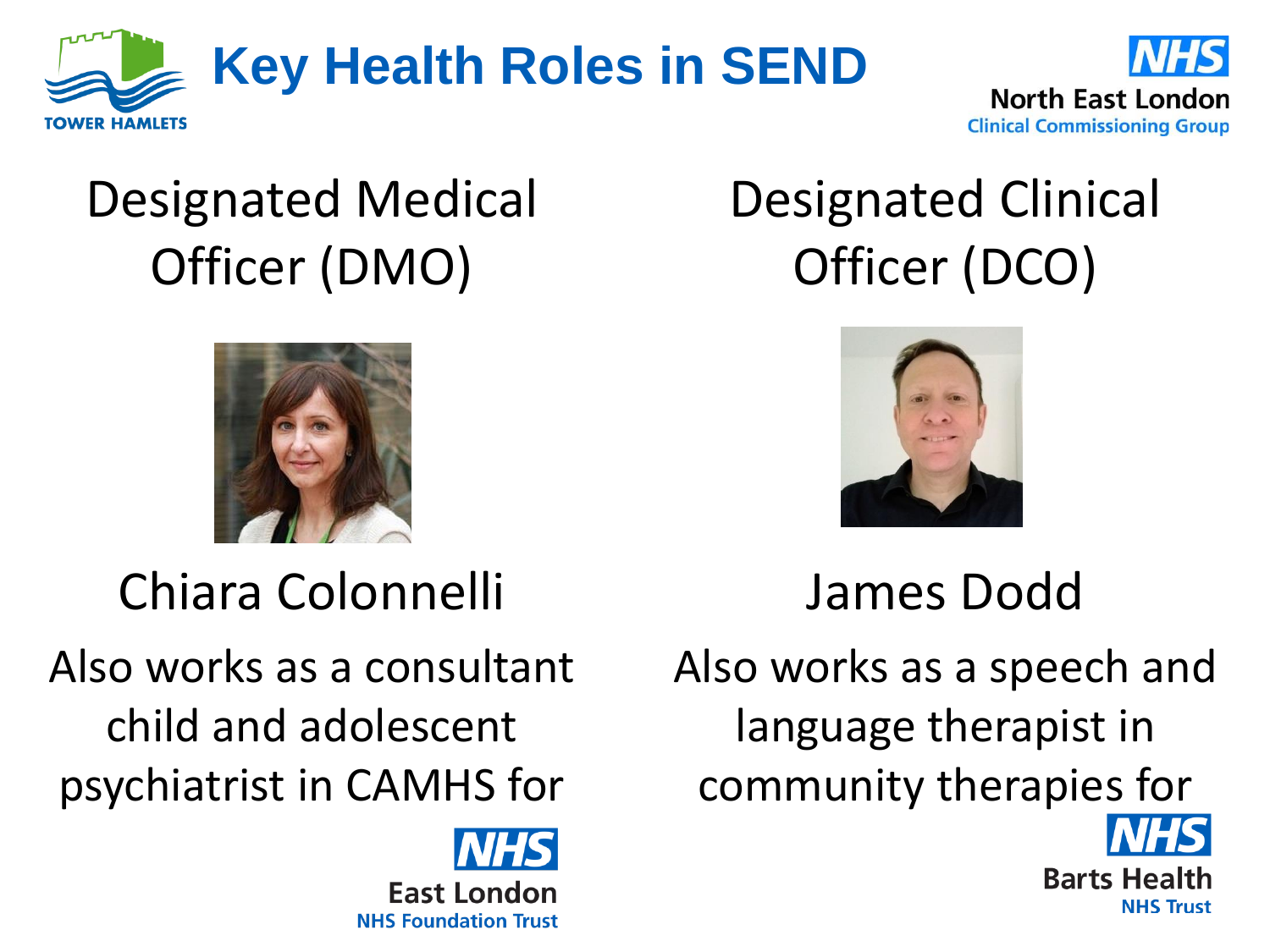



- Improve outcomes for children and young people with SEND
- Ensure families are involved and heard at all stages
- Promote partnership working with key agencies including education and social care to advocate for the needs of children and young people with SEND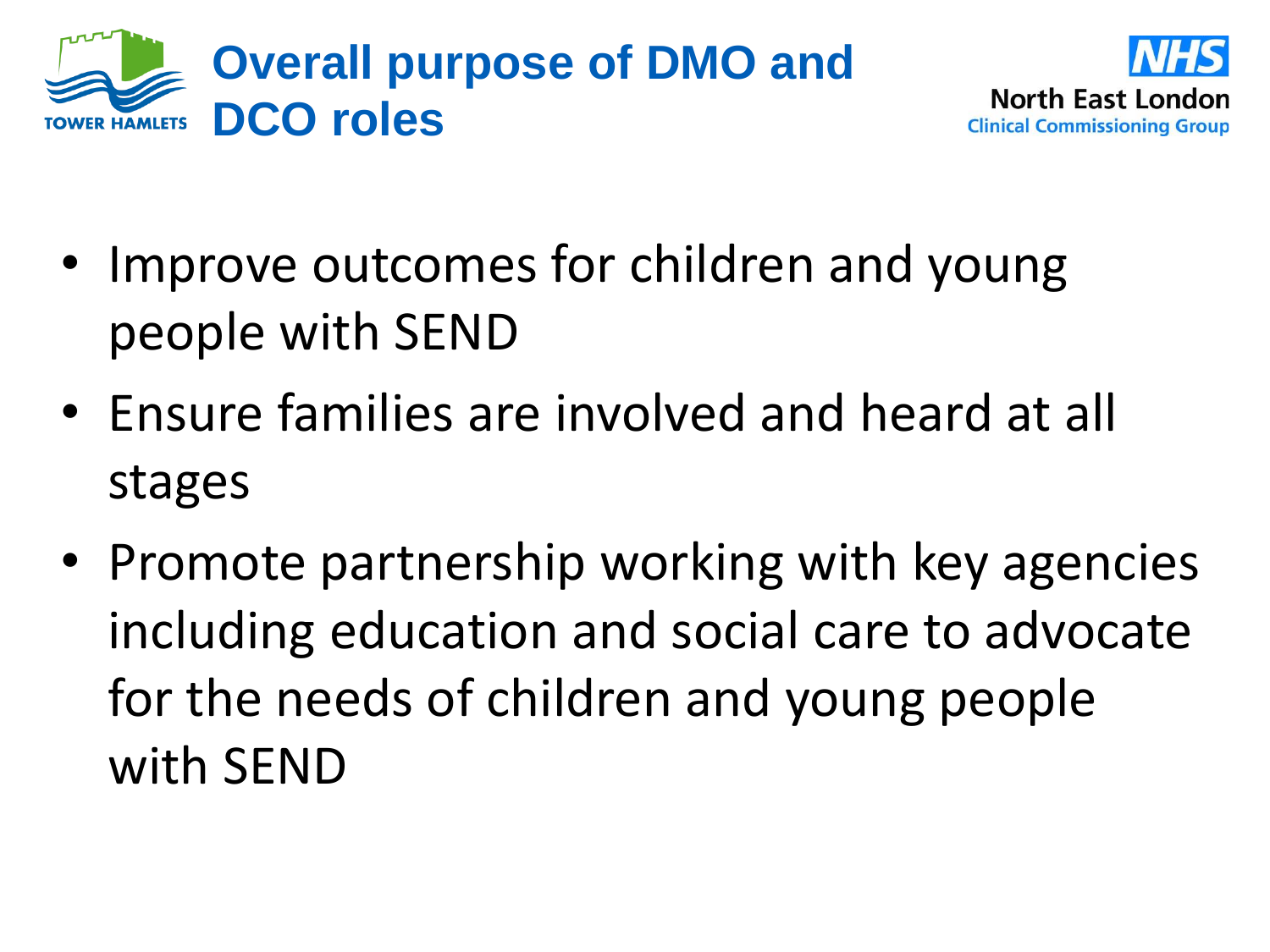





- Represent health services in SEND processes
	- e.g. sitting on SEN Panel, attending SEND Improvement Board
- Work on shared SEND priorities from health perspective
	- e.g. working on overall quality of EHCPs
- Advise the Local Authority on health matters related to SEND
- Be point of contact for individual cases
	- e.g. sharing data from patient records when needed, advising on cases going to SEND Tribunal